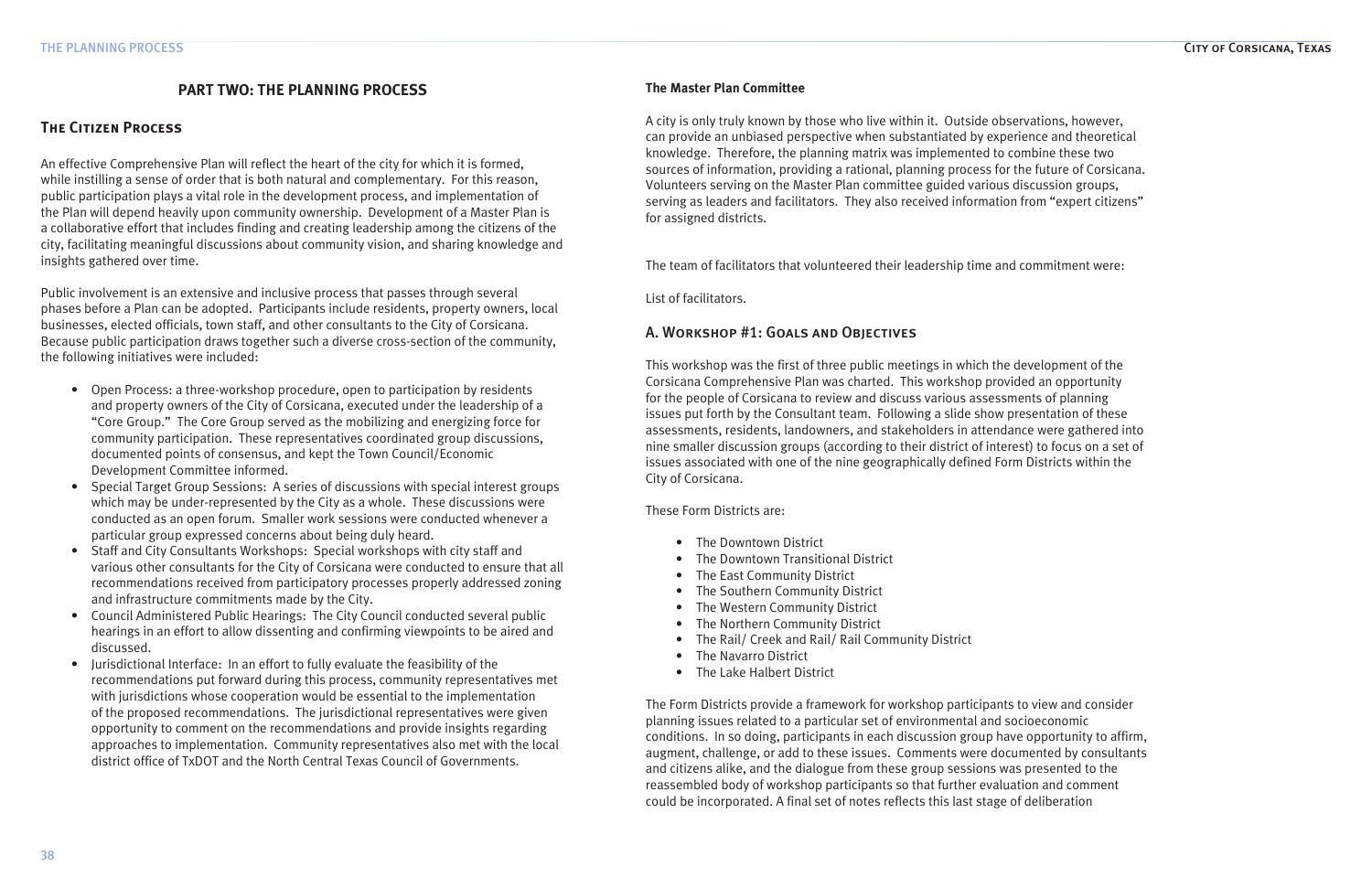and completes the basis for establishing goals and objectives that will guide further development of the Corsicana Comprehensive Development Plan.

The process of translating group values and concerns into goal statements includes four methodological tests:

- 1. Repetition: As various words and ideas are repeated from one group to another, common concerns and aspirations are discovered. For example, each of the four discussion groups expressed a desire to protect elements of the natural landscape, including mesas, ridgelines and washes.
- 2. Themes: Discussion groups often share common concerns about different aspects of a single issue. This reflects a collective consciousness within the community underlying each of these concerns. For example, several groups expressed a desire to resolve conditions imposed by the growing presence of Interstate 45 and the development it attracts. Therefore, concerns over traffic congestion at the underpass and need for an inner loop is rephrased as a cross-Interstate mobility/ connectivity goal.
- 3. Input Indicator: Certain concerns expressed by participants pertain to an economic or quality of life outcome. For example, much is said about low to moderate income housing and the need to retain a resident workforce. While these are important goals, they also suggest the need for a multi-level economic strategy that would attract employment to Corsicana.
- Output Indicator: Other concerns revealed in discussion groups served as planning initiatives from which goal statements could be extracted. For example, much was said about "walkable" commercial areas. Attaining such a quality in commercial areas involves aesthetic quality, mitigation of vehicular encroachment, and pedestrian-friendly environments. Therefore, this single concern can be more profoundly expressed in terms of the conditions which make that specific outcome possible. 4.

By compiling theme issues, outputs, and inputs with central conditions, the over-arching goal statements can be identified. Each of these goal statements must meet three conditions. They must be:

- expressed at the same (or similar) level of generality.
- mutually exclusive, that do not overlap. •
- stated in active terms.

The following list illustrates the goal statements derived from the discussions of Workshop #1 using the above described methodology.

### Downtown District Goals

- 1. Create a multi-functional City core that has diverse land uses and attracts a broad range of visitors.
- 2. Enhance and strengthen the destination significance of the downtown area.
- 3. Establish the City core as a center for entertainment (music and theater).
- 4. Provide parking that can adequately serve the destination functions of downtown and provide convenience for its users.
- 5. Develop opportunities to promote downtown living.
- 6. Provide off street parking that compliments on street parking and allows enhancement of the street environment for pedestrians. 7. Promote businesses that include living facilities on top floors of buildings.
- 8. Expand business hours to enhance downtown night time activity and sense of true
- center.
- investment in the historic fabric (and new development) of downtown Corsicana. partnerships in various types of downtown improvements and/ or development. street signage, enhanced streetscape/ landscape, identifying street furniture, and other enrichments of the public right of way.
- 9. Establish programs, policies, regulations, and procedures that will assist private 10. Establish appropriate organizational structures that will promote public/ private 11. Establish a clear identity for downtown through distinctive portals, thematic
- 
- 12. Establish an effective and continued program of clean up and repair.
- 13. Make Downtown to be a central attraction statement (included in #2 above).
- 14. Create a solid agreement between the City and businesses owners (included in #9 above).
- 15. Agree upon and pursue a "trendy" contemporary appearance and atmosphere that enhances the Historical fabric (included in # 11 above).
- 16. Invite Collin Street Bakery and Russell Stover to open retail stores in Downtown to promote diversity that could attract other franchises to establish.
- 17. Write and implement Strict Downtown Codes to insure a vision for this district.
- the Historic fabric.
- 19. Formulate a Historic Preservation Program complete with an historic review process that approves appropriate renovation, restoration, reconstruction, and re-use of existing historic buildings.
- 20. Carefully select a good selection of urban furniture and streetscape equipment congruent to the historic fabric of this District (included in #11 above).
- 21. Create a visual presence for downtown Corsicana through signage and/ or monumentation that can be seen from I-45 and along highways leading into the core city.
- 22. Possibly include attractive billboards in the signage strategy (included in #21 above). 23. Contemplate the possibility of include brick streets (included in #11 above).
- 
- 24. Reinforce the importance of downtown as a center for commercial activities, a hub for vehicular movement, and a hub for rail services.
- 25. Formulate strategies and programs that will attract funding to the preservation of downtown buildings.

18. Write and implement Strict historic preservation codes to insure the preservation of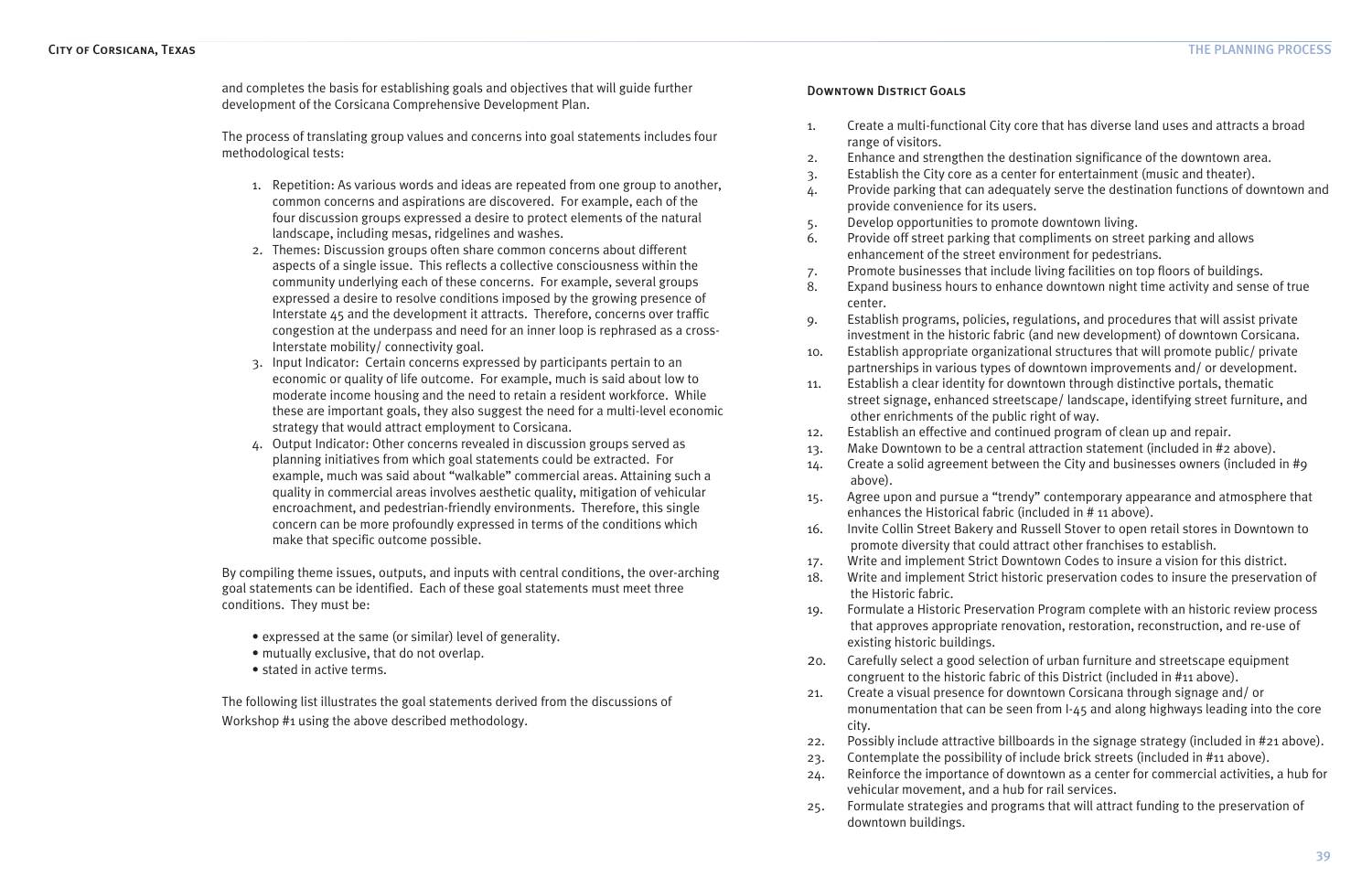## Downtown Transition District Goals

- 26. Create a coherent system/ pattern of traffic flow around the Courthouse and within the Courthouse vicinity/ Transition District that establishes continuities with the larger movement patterns of the City.
- 27. Develop ordinances, programs, procedures, and policies that will relieve the conflict between automobiles and traffic flow within the City.
- 28. Establish coherent land use patterns for the Transition District that link to and compliment the land use patterns of adjacent areas.
- 29. Improve traffic flow (combined with #26 above).
- 30. Formulate ordinances, policies, procedures, and practices that protect the residential qualities of neighborhoods and address older neighborhoods suffering the erosion of those qualities.
- 31. Create a stronger connection between the core area of the City and Interstate 45 by extending 2nd Avenue and 1st Avenue east of the Railroad Track.
- 32. Mediate adverse effect of Train and City with appropriate buffers and noise pollution procedures (combined with #27 above).
- 33. Improve the overall space quality surrounding the courthouse.
- 34. Establish an on-going program for the preservation, restoration, and enhancement of the Navarro County Courthouse.
- 35. Create vehicular and pedestrian/ bike connections between the City core/ Courthouse Square and Community Park.
- 36. Facilitate and encourage private investment in the Courthouse Square.
- 37. Improve Traffic flow to and from Downtown with a logistics strategic plan.
- 38. Envision appropriate redevelopment/ reuse of the Stewart Motor Company property (and other key downtown parcels) that will maximize their location potential to unite/ connect/ transition and attract other investment/ development.
- 39. Initiate a parking program that includes structured and surface parking conveniently located to attract downtown visits and increase downtown spending.
- 40. Establish a gateway for the central city area that transforms the railroad trestle (at 1st Avenue) into an enhanced/ visually enriched/ identifiable entry feature portal.
- 41. Navarro Mall location could be improved and reused as a main governmental facility.
- 42. Create a Historic Church district.
- 43. Encourage, facilitate, and promote the expansion of land uses in downtown that reinforce commercial/ entertainment/ retail use of the downtown area.
- 44. Solve the traffic problems at Fullerton Intersection.
- 45. Connect courthouse to park on one side and to Downtown on the other- 2nd to Bus.
- 46. Modify circulation patterns so that 7th Avenue traffic that generally bypasses downtown is drawn into the central city areas.
- 47. Formulate central city development standards that include guidelines for landscape architecture, urban design, architectural themes, and other key aspects of public/ private improvements.

## East Community District Goals

- 48. Create a cognitively strong and functionally meaningful entry to the downtown core which encourages the visual enhancement of the areas abutting the entry right of way.
- 49. Create landmarks within districts and neighborhoods that establish an identity for the area and facilitate orientation within the city fabric.
- 50. Establish a beautification program for 7th Avenue and Highway 287 that will identify them as major approaches to the City core and major thoroughfares within a particular sub-district of Corsicana.
- 51. Mitigate the physical isolation of the Eastern District by creating strong connections between the Eastern District and other sub-districts/ neighborhoods.
- 52. Improve overall road quality and specifications of the roads and streets.
- 53. The roads need street signage (included in #52 above).
- 54. The roads need lights (included in #52 above).
- 55. Address and improve drainage and storm water management.
- 56. Promote new development within the Eastern District to improve the districts economy and boost successful appearance.
- 57. Initiate rehabilitation of the district in a concentrated manner to create a quick, noticeable detonation rather than slow phasing of development.
- 58. Formulate a program of incentives (both financial and programmatic) that attract development and investment to the Eastern District.
- 59. Formulate programs, policies, procedures, and regulations that will encourage and enforce improvement of sub-standard rental housing.
- 60. Formulate programs, policies, procedures, strategies, and organizational structures that will promote the development of low to moderate housing within the Eastern District.
- 61. Devise and enforce city codes that regulate rental property and new housing (included in #60 above).
- 62. Promote commercial development along East 13th and East 5th Streets by connecting the streets to the City core.
- 63. Encourage development, investment, and reinvestment through the creation of an improved communication infrastructure within the Eastern District.
- 64. Create a public transportation network that links sub-districts and neighborhoods with employment, education, and shopping areas of the City.
- 65. An internal public transportation system to and from this district would facilitate its development (included in #64 above).
- 66. Establish a transit link to Dallas/ Fort Worth.
- 67. Better road maintenance program (included in the roads indicated in #52 above).
- 68. Formulate programs, regulations, incentives, and strategies that will encourage/ require better landscaping and landscape maintenance.
- 69. Initiate programs that will bring local wage rates more in line with state averages.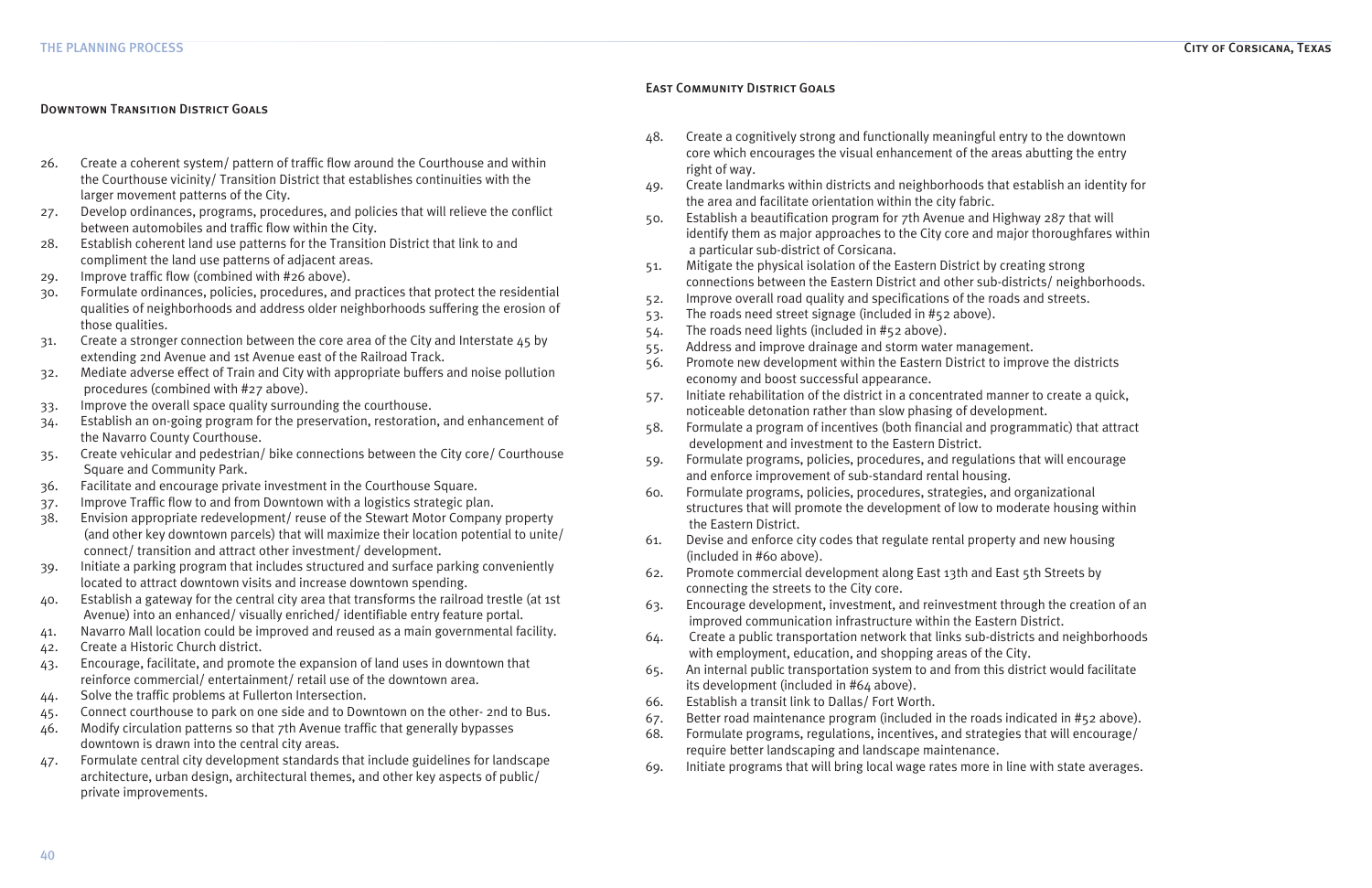### Southern Community District Goals

| 70. | Enforce overall clean up of streets and front yards.                                                                                                                    |
|-----|-------------------------------------------------------------------------------------------------------------------------------------------------------------------------|
| 71. | Create better boundaries between housing and industrial areas.                                                                                                          |
| 72. | Encourage provision of housing as an economic development tool.                                                                                                         |
| 73. | Create a gateway that emphasizes the entrance of the City and visibly speaks<br>about Corsicana.                                                                        |
| 74. | Promote and facilitate home ownership.                                                                                                                                  |
| 75. | Take advantage of the creek and natural features to create parks and an overall<br>park system.                                                                         |
| 76. | Preserve and enhance existing communities, especially those that embody<br>workplace/workforce relationships.                                                           |
| 77. | Find public opportunities to add community amenities and facilities that improve<br>the quality of life.                                                                |
| 78. | Provide an urban identity that speaks culturally to the growing Hispanic<br>population.                                                                                 |
| 79. | Promote development of vacant buildings and tax lots (foreclosure).                                                                                                     |
| 80. | Upgrade and expand Cunningham-South Hill Park.                                                                                                                          |
| 81. | Preserve / create linkages between workplace and community.                                                                                                             |
| 82. | Improve the overall appearance, quality and identity of neighborhoods through<br>the use of existing vacant land for public / private amenities and/or<br>developments. |
| 83. | Create a greater Civic presence in neighborhoods and communities that will                                                                                              |
|     | facilitate the connection of residents and their common political life.                                                                                                 |
| 84. | Promote commercial development that addresses and supports the heritage of<br>the Hispanic Community.                                                                   |
| 85. | Improve the overall quality of streets.                                                                                                                                 |
| 86. | Encourage more facilities and programs that will promote positive social life.                                                                                          |
| 87. | Utilize the existing flood plains as multi-use fields (soccer) to strengthen the ties<br>within the community.                                                          |
| 88. | Encourage the spiritual leaders of the community to play an active role in creating<br>a 'Vision' for the City's future.                                                |
| 89. | Create opportunities for the emergence of cultural organizations that will<br>participate in creating a 'Vision' for the City's future.                                 |
| 90. | Enhance cultural identity within neighborhoods through social events and various<br>physical improvements that speak to the heritage of that community.                 |
| 91. | Invite ethnic representative organizations to have a presence in Corsicana.                                                                                             |
| 92. | Improve Code compliance within each community.                                                                                                                          |
| 93. | Promote diverse housing options including affordable housing units and                                                                                                  |
|     | appropriate higher density development.                                                                                                                                 |
| 94. | Facilitate vehicular and pedestrian connectors to downtown district.                                                                                                    |
| 95. | Create enhanced intersections and sidewalks that will encourage safe pedestrian                                                                                         |
|     | movement throughout the City.                                                                                                                                           |
| 96. | Utilize the abandoned RR right-of-way to create inter-city connections through<br>multi-use trails (hike and bike, jogging/running, horse, etc.).                       |
|     |                                                                                                                                                                         |

## WESTERN COMMUNITY DISTRICT GOALS

107. Implement a speed reduction strategy on major thoroughfares surrounding the

- and create an image of a "crime free area".
- 97. Treat the District as a linkage corridor between Navarro College and Downtown. 98. Establish programs and implement projects/ improvements that will discourage crime
- 99. Restore the physical relationship between neighborhood and natural creek where possible.
- 100. Formulate programs, initiate grants, and pursue other implementation mechanisms that will establish a historic street character of the Western District including brick streets.
- 101. Revive the "Carriage District" and help to protect and preserve the 500 houses contained in that survey (included in #102 below).
- remaining historic structures and other historic qualities of the Western District.
- 102. Establish a historic program and ordinance that will recognize and preserve the 103. Establish codes, ordinances, procedures, and policies that will limit rental conversions and improve code compliance.
- 104. Create a package of financial incentives that will encourage/ facilitate the restoration of historic structure within the Western District.
- 105. Recognize the Western District as a target planning area. 106. Create a greater visual and physical compatibility between the Western District and commercial development of 2nd Avenue and Highway 31.
- District.
- 108. A code enforcement officer is needed (included in #103 above).
- 109. Provide new sidewalks that encourage pedestrian activity through enforcement of a City sidewalk ordinance.
- 110. Formulate programs, incentives, and other initiatives that will create a distinctive and historically appropriate street light identity for the Western Carriage District.
- 111. Initiate a program of road improvement that will establish a uniform level of road quality, improved accommodation of storm water, improved signalization (where warranted), improved street lighting, and a uniform system of signage.
- 112. Improve easement maintenance (included in #111 above).
- 113. Implement a long-term plan to change roads from asphalt to concrete (included in #111 above).
- 114. Create a program of identifying signage for the Western Carriage District. 115. Expand the "Carriage District" to include 2nd and 6th Avenue and 15th Street to Hwy
- 31 (included in #104 above).
- 116. Create grants to restore historical homes (included in #104 above).
- 117. A rental code needs to be devised and implemented to prevent single houses from being used as multi-family units without adequate transformation and parking facilities (included in #104 above).
- 118. Improve parking for commercial development of 7th and 2nd Avenues that relieves the traffic impacts associated with multiple points of ingress and egress.
- 119. Enforce parking restrictions that prevents parking on yards and other non-paved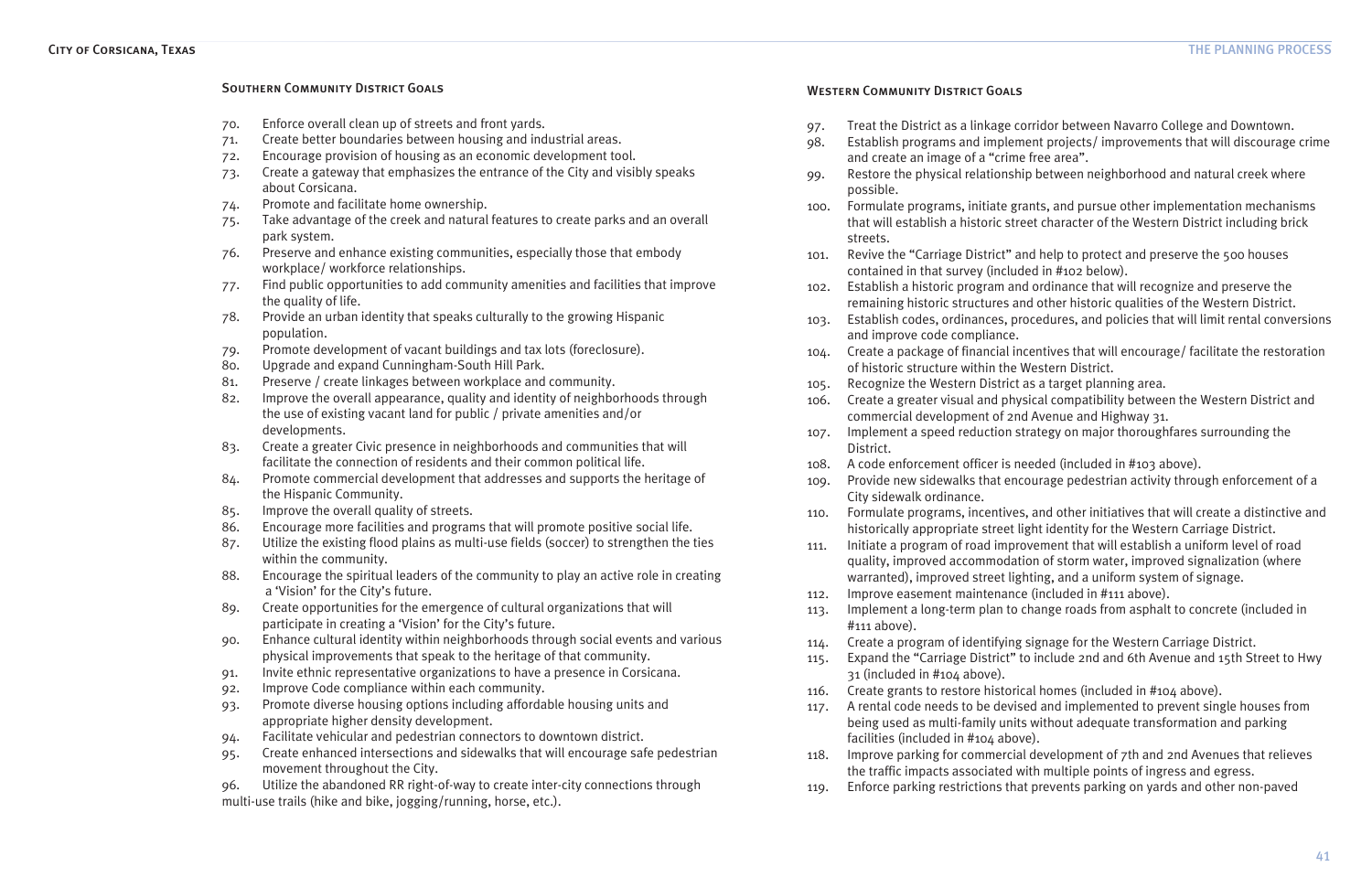### THE PLANNING PROCESS City of Corsicana, Texas

areas.

- 120. Establish the Western Community District (Carriage District) as an historic, environmental, and cultural asset for Corsicana.
- 121. Establish a through linkage between Highway 22 and Beaton Street that mitigates the traffic barrier at 15th Street.

## Northern Community District Goals

- 122. Create an overall thoroughfare system that accommodates periodic traffic generators (such as schools) within the constraints imposed by railroads, creeks, and discontinuities.
- 123. Develop traffic management strategies that relieve periodic traffic congestion at schools.
- 124. Initiate programs, policies, and procedures that provide public access to key creek ways, maintain channels and banks, control mosquito infestation, and preserve creek way function as key drainage ways for the City of Corsicana.
- 125. Develop policies, programs and procedures that rundown prevent/ remove properties and relieve emerging blight.
- 126. Create a thoroughfare plan, Land use Plan, and systems/ facilities plan that accommodates the future impact/demand of large scale residential development outside the City without overburdening existing built areas/ systems or changing the City's essential quality of place.
- 127. Plan for future growth in the area as a result of added residential development. (combined with #126 above).
- 128. Attract more medium and higher income residential development to the City.
- 129. Provide signalization and other traffic management devices/ programs that will relieve traffic hazards and congestion points throughout the City's older thoroughfare system (e.g. a signal at Forrest and Dobbins Road).
- 130. Preserve existing floodplains, improve cross-drainage structures, maintain creek ways, and implement a storm water management program that will relieve and diminish flooding conditions.
- 131. Establish programs, policies, and procedures that will facilitate the cleaning of existing creek ways and maintain a clean condition.
- 132. Revise the traffic surrounding Bowie school (combined with #123 above).

## Rail/ Creek District Goals

- 133. Improve the overall maintenance and operational effectiveness of the City's natural drainage system through greater public participation and other maintenance initiatives that preserve the natural condition and function.
- 134. Employ the City's natural system as a framework for City beautification and a means of sound mitigation.
- 135. Design and implement an effective stormwater management program through enhancement and protection of the City's natural drainage system.
- 136. Create a safer city that protects neighborhoods from flooding through the preservation and enhancement of natural drainage ways.
- 137. Create a more beautiful city through a public domain that is less cluttered by public/private utility providers.
- 138. Create an overall transportation plan that logically connects all parts of the City by creation of more through street systems.
- 139. Create ordinances, policies, procedures, and physical improvements that address various train nuisances including noise, traffic interruption, and maintenance condition.
- 140. Create more positive and meaningful connections between the City core and its surrounding area.
- 141. Create a greater sense of definition and identity for neighborhoods and communities within the City that allows both secluded and connected subdistricts.
- 142. Maintain, enhance, and preserve the rural character that identifies key neighborhoods within the City.
- 143. Enhance the quality of life through a higher level of service.
- 144. Improve park accessibility.
- 145. Create parks that have greater natural beauty, natural features (water features), and connection with the natural systems of the local landscape.
- 146. Keep density rural in character.
- 147. Implement speed control, speed reduction, and traffic-calming programs.
- 148. Create neighborhoods that have a unified and identifiable visual character as well as a coherent and legible pattern of internal movement, recognizing edges, portals, nodes, and landmarks.
- 149. Maintain as an identity element the existing combination of styles and periods that reflect history of place.
- 150. Create a physical relationship between neighborhood and railroad that protects and nurtures residential uses, provides appropriate transition to railroad related uses, and mitigates the environmental/ noise intrusions associated with train usage.
- 151. Mitigate or eliminate (if possible) as much as possible the barriers railroads impose to this community (combine with #139 & # 150 above).
- 152. Create a thoroughfare system that establishes Hardy Avenue as a city gateway, an enhanced corridor of commercial development, and a component of east/ west continuity that links the Hospital and College with newer residential areas of Corsicana.
- 153. Connect the District effectively to Navarro District (combined with #152 above).
- 154. Improve connections and linkages to Downtown (combined with #152 above).
- 155. Attract new development necessary to establish a tax base that will support needed public improvements throughout the City.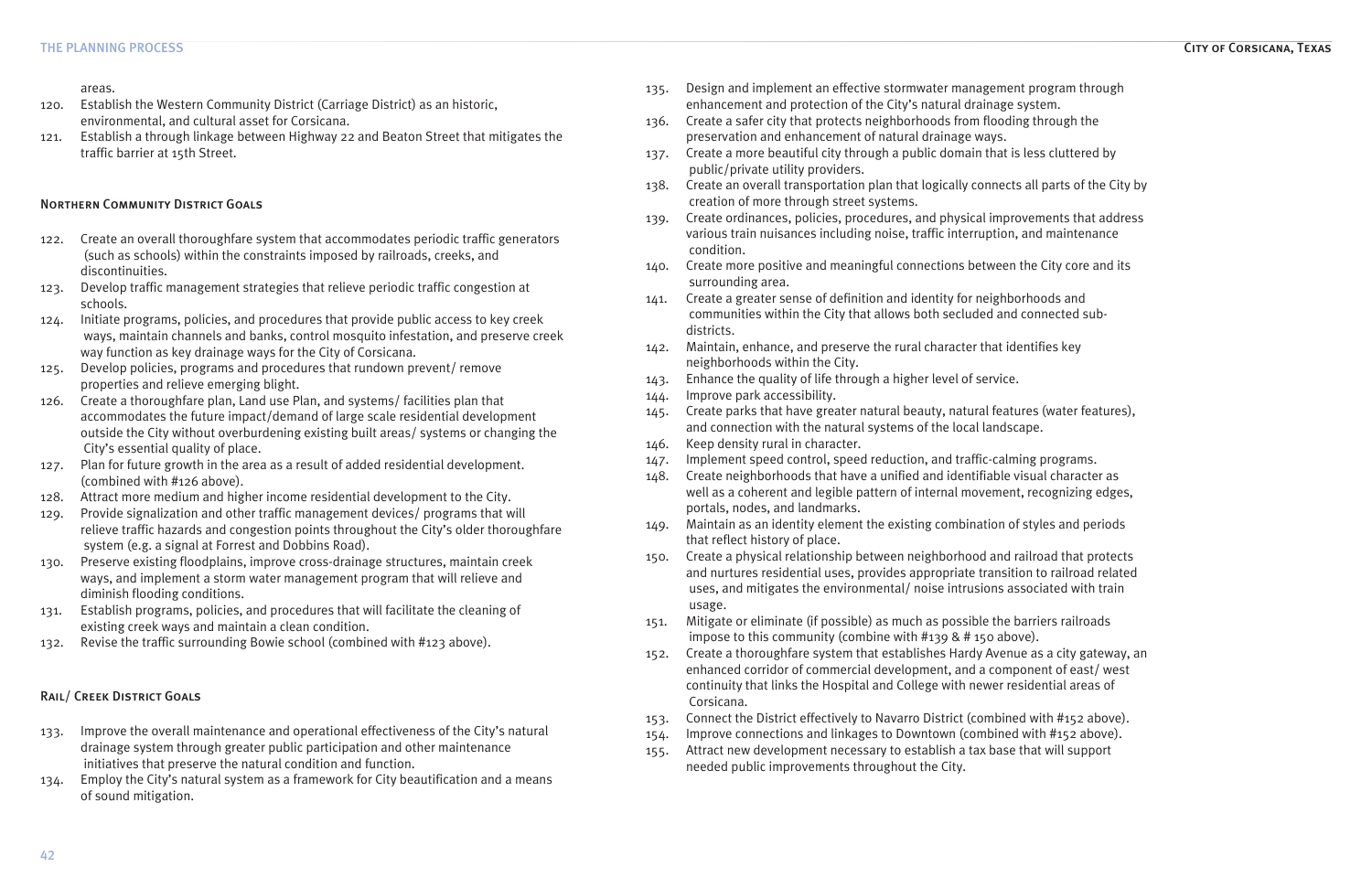### Navarro District Goals

- 156. Improve access form I-45 to Navarro College.
- 157. Establish responsive emergency service between the Navarro Hospital and its service area that is not encumbered with operational restraints in the City's thoroughfare system.
- 158. Create a public transportation system that caries people (employees, visitors, and users) to and from Navarro District.
- 159. Create a pedestrian movement network that will provide pedestrian linkage between the hospital, nursing home, and other interrelated sub-areas of the Hospital District.
- 160. Provide adequate parking within the Hospital District that can serve existing demand and facilitate future growth.
- 161. Create an overall thoroughfare system that will improve current operational conditions and provide capacity to accommodate future growth.
- 162. Create an intra-district (Navarro District) road network that will efficiently and smoothly transport people, goods, and services between various interrelated land uses (e.g. the Hospital and the College)
- 163. Establish programs, organizational structures, and policies that will encourage and facilitate well-designed residential development supportive of the City's goals.
- 164. Re-define, expand, and/ or create new tax financing districts (e.g. TIFS and TIRZ) that will focus tax increment revenues on projects, programs, and/ or planned activities important to current needs of the City.
- 165. Promote the Pearce Collections and Cook Center as city attractions working in conjunction with other city attractions to enhance the "destination" significance of Corsicana's central area.
- 166. Establish policies, programs, and other initiatives that expand and/ or enhance county participation in the economic development of Corsicana.
- 167. Attract, encourage, and facilitate visitor spending in Corsicana.
- 168. Explore the adaptive re-use of College Park Mall and other such vacant facilities for public and/ or private use where such use is supportive of the City's economic goals.
- 169. Create stronger city codes and/or enforcement to improve the overall appearance of the City.
- 170. Subject building permits to performance and targeted improvement commitments.
- 171. Improve the capacity, operational function, and image of Highway 31 to and through the City of Corsicana.
- 172. Establish a thoroughfare system that can accommodate traffic generated by- and attracted to- the Navarro District without further encumbering local area movement.

## Lake Halbert District Goals

- 173. Improve connections to and circulation within the Lake District that mitigates its sense of isolation and separation from the fabric of the City.
- 174. Initiate improvements, designations, strategies, policies, programs, and practices that will make the Lake District more attractive to new development.
- 175. Enhance the Lake District as a major recreational asset for the City of Corsicana. 176. Establish linkages between new development within the Lake District (e.g. the Cross Roads) and the fabric of the larger city. Such linkages should be both physical connections and integration of existing land use patterns emanating from the City
- center.
- facilities within the Lake District.
- 177. Improve and extend the utility infrastructure within the Lake District. 178. Establish a more extensive set of public, recreational, and cultural amenities/
- 179. Improve access to and use of the city airport and enhance its potential as a development generator.
- 180. Expand the City's water treatment capacity.
- 181. Initiate a City Planning Process that involves other jurisdictions (including the County) on an ongoing basis.
- 182. Create a major, visually distinctive boulevard connection between the Lake District and the City Center that places the Lake District within the primary movement network of the City.
- 183. Establish building design standards for the Lake District and other key areas of the City.

- 184. Execute improvements, establish policies/ procedures/ practices, and create a Thoroughfare Plan that will relieve the congestion of important corridors (such as Highway
- 185. Establish destination activities, attractions, and facilities that will increase Lake

287).

District visits, overnight Lake District stays, and Lake District spending.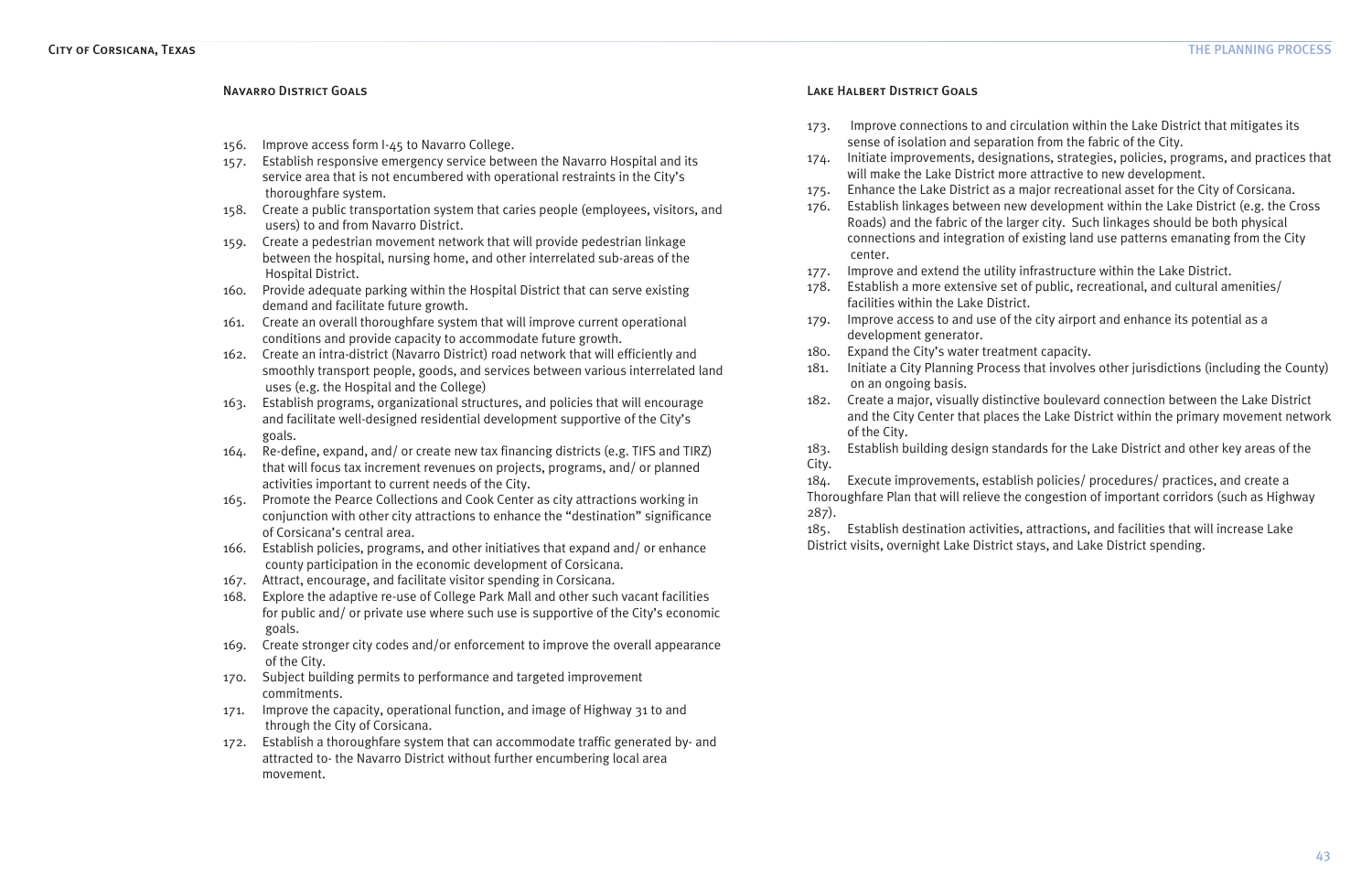# B. Workshop #2: Envisioning

Four months had passed since the Assessments presentation of Public Workshop #1. In this workshop, the number of participants exceeded the foreseen number of attendants. Additional space had to be found to accommodate the discussion groups. Fortunately, the adjacent Chamber of Commerce was contacted and gratefully shared their meeting rooms. The success of this first workshop was reflected in the extensive participation of those present and the positive coverage of the local press and radio. A greater crowd was expected for Workshop #2, therefore the second workshop was held in the cafeteria of Corsicana High School on February 28, 2006.

A slide show presentation was made to review Workshop #1. The residents, landowners, and stakeholders attending that session were gathered into the same nine smaller discussions groups (according to their district of interest) to focus on reviewing the goals and objectives as interpreted by the Consultants' team. This was done to validate and further develop goals and objectives for each of the Form Districts comprising the landscape of Corsicana.

After these Goal statements were presented to the participants, a Framework Plan was unveiled. The Framework Plan is a graphic representation of the Goals and Objectives. It allows the citizens to geographically assign the goals and actions previously generated so that a spatial understanding of this vision can be realized. The Framework Plan is a significant part of the Comprehensive Plan, for it provides the foundation and the graphic tool by which the success of the Physical Plans are measured. It also allows for a comparison of the Plan presented in Chapter 6 to the goals that they intend to achieve.

After the presentation of the Framework Plan, the participants of Workshop #2 were then given an opportunity to review, augment, and comment upon the Goal Statements and the Actions. The Goal Statements from Workshop #1 were finally organized according to the Discussion Group in which they were generated.

# C. Workshop #3: Putting it all together

Workshop #3 was the last workshop in the formal Planning Process. The participants had an opportunity to view, comment on, and modify the planning recommendations that flowed from their earlier stated goals/ objectives developed in Workshops #1 and #2 and the Framework Plan. The planning recommendations include these elements:

- *•*  **Growth Projections:** An analysis of Corsicana's projected growth in response to changes in the DFW Metroplex overall population and the tendency of interstate corridors to disseminate the pattern of that growth.
- **• Thoroughfare Plan:** The creation of a "hub and spoke" system to facilitate traffic movement, incorporating three loops and the proposed TxDOT Highway 31 bypass.
- **• Land Use Plan:** The utilization of special districts to reconcile the future vision of proper land use distribution with the reality of current zoning and the balance between residential and non-residential uses within the overall plan vision.
- **• Natural Systems/Open Space Plan:** The protection of natural drainage patterns through the creation of an open space system that also accommodates parks, trails, adjacent schools, natural buffers, and watershed management areas. The determination of future park and school needs based on population projections is also addressed.
- **• Downtown Vision:** A revitalization strategy for the Downtown Core of Corsicana that re-connects the civic/ governmental/ institutional portions of the city core with the commercial portions of the city core via a significant public space that allows public function at that place that is truly central to the life of the City. This presentation included a rendered vision of the proposed City Square.

In Workshop #3, participants had an opportunity to review planning recommendations created in response to the goals/objectives and Framework Plan formulated through Workshops #1 and #2. The third workshop began with a review of the earlier presented materials, including these analyses:

- **• Form Assessment**: The aspects of place that define Corsicana as it exists today and will influence how it develops in the future.
- **• Economic Assessment**: The place, proximity, and purpose of Corsicana stated in economic terms and the major economic issues and/ or opportunities facing the City in its future.
- **• Physical Systems Assessment:** The suitability of sewer, water, and storm water management to future growth.
- **• The Form Districts**: The natural subdivisions of Corsicana that become "focus areas" for smaller groups of process participants to consider and deliberate.
- **• Workshop #1 Goals and Objectives**: The statements of future outcomes and conditions that will guide the planning work.